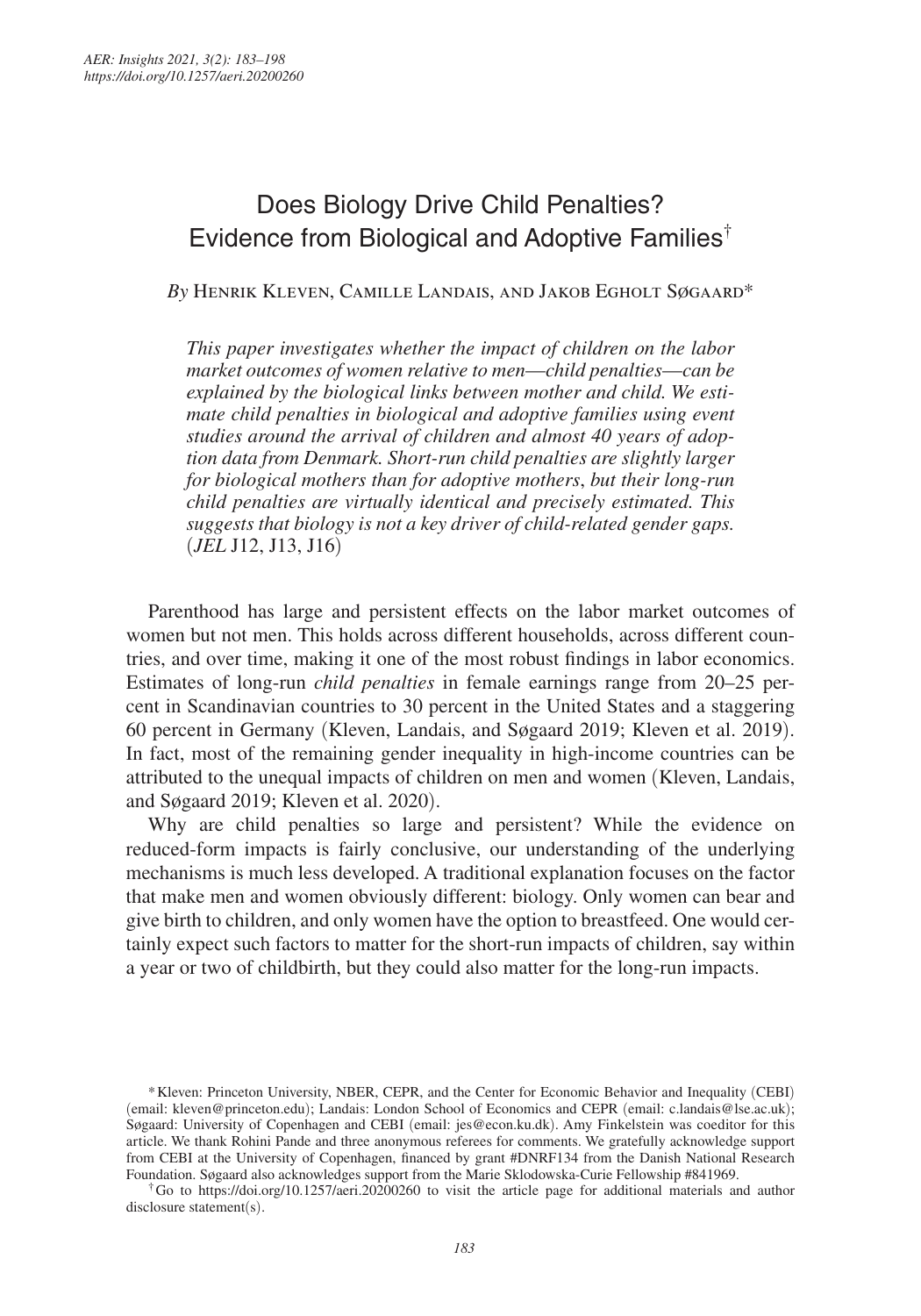Two sets of reasons point to the possibility of long-run impacts. First, the physiological implications of pregnancy, delivery, and breastfeeding may extend beyond the short run. This could be due either to postpartum health complications or changes in hormonal levels and brain structure around childbirth. Indeed, a large literature in neurobiology argues that pregnancy and childbirth create lasting changes in hormones and gray matter associated with maternal attachment (see e.g., Numan and Insel 2003, Feldman et al. 2007, Hoekzema et al. 2017). Second, biology may affect long-run labor market outcomes through the dynamic effects of work interruptions. Interrupting work around pregnancy and infant childcare may affect future earnings capacity through experience effects (such as human capital accumulation or signaling), and it may change preferences over family versus career. Indeed, the push for earmarked paternity leave in several countries is predicated on the idea that such leave may strengthen the bond between father and child, with longer-run implications for the division of childcare.

Testing for the importance of biology requires separating the effects of *having* a child from the effects of *giving birth* to a child. A natural way of obtaining this separation is to compare child penalties in biological and adoptive families. However, any such investigation faces two challenges. The first challenge is statistical power: The best estimates of child penalties are based on event studies around the arrival of children, which require large panel datasets with information on labor market outcomes and children. This requirement is harder to satisfy for adopted children, because relatively few families adopt and data sources often do not record adoptions. We deal with this challenge by using Danish administrative data that contain exhaustive information on adoptions over almost 40 years. The second challenge is identification: adoptive families are a selected subsample of the population, implying that any differences in child penalties between biological and adoptive mothers may reflect selection rather than biology. We deal with this challenge by matching on a rich set of observables, showing that the matched samples display parallel pre-trends in the event studies.

We find large and persistent effects of children on gender gaps in both biological and adoptive families. Women and men evolve in parallel until the arrival of their first child, whether by birth or by adoption, and then diverge sharply and persistently. The short-run impacts are slightly larger in biological families, but the long-run impacts are virtually identical. Ten years after birth, the child penalty in earnings is  $17-18$  percent in both biological and adoptive families.<sup>1</sup> When investigating the underlying determinants of earnings—participation, hours worked, and wage rates—we find that biological and adoptive families are similarly impacted in those dimensions too. These findings provide evidence against the importance of the biological link between mother and child for explaining the gendered impacts of children.

More broadly, our results have implications for understanding the impact of comparative advantage in childcare on gender gaps. Pregnancy and breastfeeding are

<sup>&</sup>lt;sup>1</sup>The long-run child penalties estimated here are slightly smaller than those estimated in Kleven, Landais, and Søgaard (2019) for the full population. This is because we are reweighting biological families to match the characteristics of adoptive families, the latter of which tend to have fewer children overall and therefore smaller child penalties.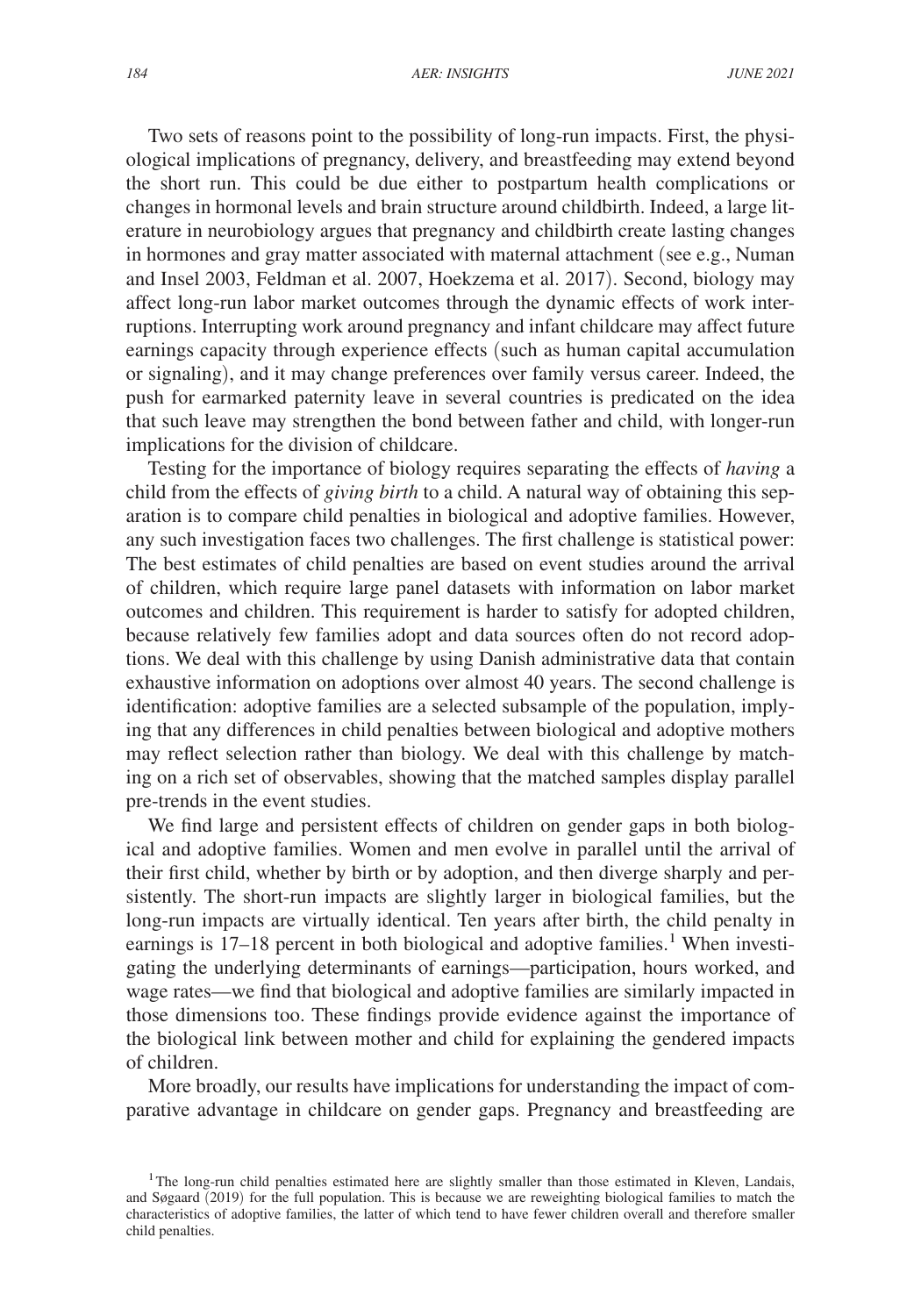the most obvious sources of such comparative advantage, and if these factors have no impact on long-run child penalties, it is conceivable that other sources of comparative advantage have no impact on child penalties either.<sup>2</sup> To further investigate the role of comparative advantage, we study heterogeneity in child penalties by the earnings potential of mothers relative to fathers in biological and adoptive families. The earnings potential is estimated based on detailed information about education level, education field, and labor market experience at the time of birth of the first child. Strikingly, we find that long-run child penalties are virtually unaffected by the relative earnings potential of women and men, and this holds in both biological and adoptive families. These findings suggest against the comparative advantage channel, and they are consistent with finding a zero effect of biological links between mother and child.

Our paper contributes to a large literature on gender inequality in the labor market (recently reviewed by Bertrand 2011 and Olivetti and Petrongolo 2016) and specifically to studies investigating the importance of parenthood (e.g., Bertrand, Goldin, and Katz 2010; Angelov, Johansson, and Lindahl 2016; Kleven and Landais 2017; Kleven, Landais, and Søgaard 2019; Kleven et al. 2019; Kuziemko et al. 2018). Moreover, our finding that biological and adoptive mothers experience the same long-run child penalties—even though adoptees arrive later and require less maternity leave—sheds light on a key finding in the literature on parental leave policies (reviewed by Olivetti and Petrongolo 2017). This literature finds that paid leave has no long-term impact on female labor market outcomes and gender gaps (e.g., Lalive and Zweimüller 2009; Rossin-Slater, Ruhm, and Waldfogel 2013; Lalive et al. 2014; Schönberg and Ludsteck 2014; Dahl et al. 2016). Our paper is consistent with this finding and goes one step further: it suggests that we should expect limited long-term effects on maternal labor market outcomes from *any* policy or treatment that affects new mothers only temporarily, say in the first year or two following childbirth.

Finally, our paper is related to Andresen and Nix (2019), who study child penalties in lesbian couples in which one partner is biologically linked to the child while the other partner is not.<sup>3</sup> They find no long-term differences in child penalties between the biological mother and the "co-mother." In other words, biological links do not matter in couples in which gender is held constant. An important advantage of studying adoptive couples over same-sex couples is that it gives a much larger and less selected sample of the population, yielding more precision and greater generalizability.<sup>4</sup>

<sup>&</sup>lt;sup>2</sup> Women may have other biological sources of comparative advantage in childcare than pregnancy and breastfeeding. This includes the argument among some biologists and psychologists that the female brain is hardwired predominantly for empathy (conducive to care taking), while the male brain is hardwired predominantly for understanding and building systems (see, e.g., Baron-Cohen 2005).

<sup>&</sup>lt;sup>3</sup>Related, Rosenbaum (2019) studies child penalties in lesbian couples who adopt.

<sup>&</sup>lt;sup>4</sup>Regarding the selection argument, an important way in which same-sex parents differ from heterosexual parents is that their child penalty (for the biological mother as well as the co-mother) converges to zero in the long run. This stands in sharp contrast to the large long-run child penalties observed for heterosexual parents, whether biological or adoptive.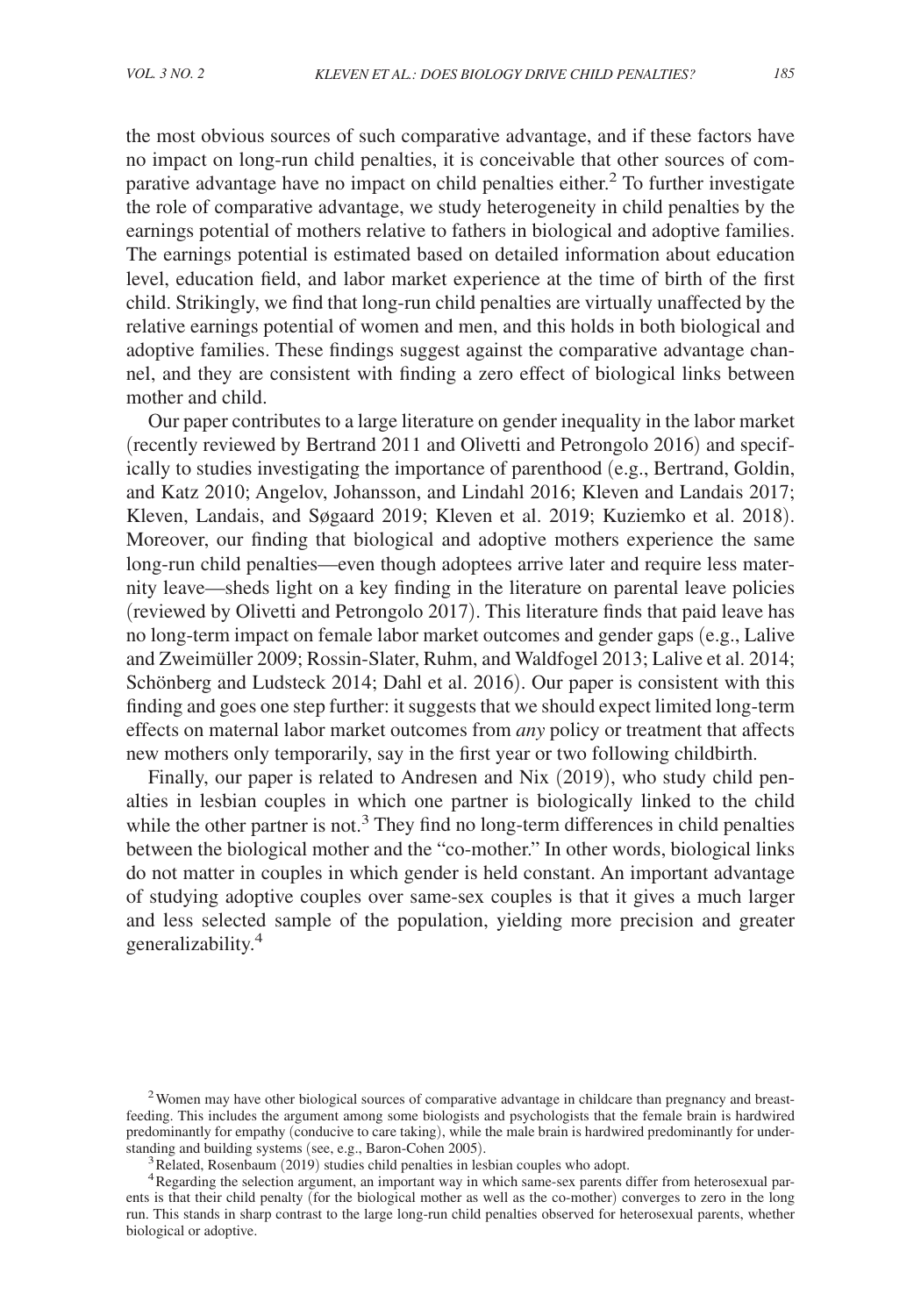#### **I. Empirical Specification and Data**

## A. *Event Study Specification*

We estimate the impact of biological and adopted children on the labor market outcomes of men and women using the event study approach of Kleven, Landais, and Søgaard (2019). Specifically, we consider a balanced panel of parents observed each year from five years before the arrival of their first child, by birth or by adoption, until ten years after. We consider the following specification:

(1) 
$$
Y_{it} = \alpha' \mathbf{D}_{it}^{Event} + \beta' \mathbf{D}_{it}^{Age} + \gamma' \mathbf{D}_{it}^{Year} + \nu_{it},
$$

where  $Y_{it}$  is the outcome (e.g., earnings) of individual *i* at event time *t*. On the right-hand side, we use boldface to denote vectors. The first term includes event time dummies, indexed such that  $t = 0$  denotes the year of arrival of the first child. We omit the dummy for  $t = -1$  so that each  $\alpha_t \in \alpha$  measures the impact of children in a given year relative to the year before child arrival. The second and third terms include a full set of age and year dummies to control nonparametrically for life cycle trends and time trends.<sup>5</sup> This specification is run separately for men and women and for those with biological and adopted children.

Equation (1) is specified in levels rather than logs to keep observations with zero earnings and thus capture both intensive and extensive margin responses. We con-<br>vert level effects into percentage effects by calculating<br>(2)  $P_t \equiv \frac{\hat{\alpha}_t}{E[\tilde{Y}_{it}|t]},$ vert level effects into percentage effects by calculating

$$
P_t \equiv \frac{\hat{\alpha}_t}{E[\tilde{Y}_{it}|t]},
$$

where  $\tilde{Y}_{it}$  is the predicted outcome when omitting the contribution of the event dummies. By running the estimations separately for men and women with biological and adopted children, we obtain four series of  $P_t$ . These series can be compared to estimate the impact of children on women relative to men—child penalties—in biological versus adoptive families across event time. This will shed light on the potential role of biology for short-run and long-run child penalties.

It is worth discussing two points on interpretation. First, differences in child penalties between biological and adoptive parents may reflect not necessarily biology alone but also the differential selection of the two sets of parents. As we show, adoptive families tend to have their first child later, have fewer children overall, and have higher education and earnings levels. We deal with such selection issues by reweighting the sample of biological parents to ensure that their distribution of background characteristics  $(x_B)$  exactly matches the distribution for the adoptive parents  $(x_A)$ . Formally, we compute weights as the relative fraction of individuals with a certain set of characteristics in the two samples  $(f(x_A)/f(x_B))$  and use these weights in the regression (1) and in the expectation in equation (2) for the biological sample. By reweighting only the biological sample, we are able to adjust for a

<sup>5</sup>The conditions for causal identification of the short- and long-term impacts of children in this framework are laid out and validated in Kleven, Landais, and Søgaard (2019).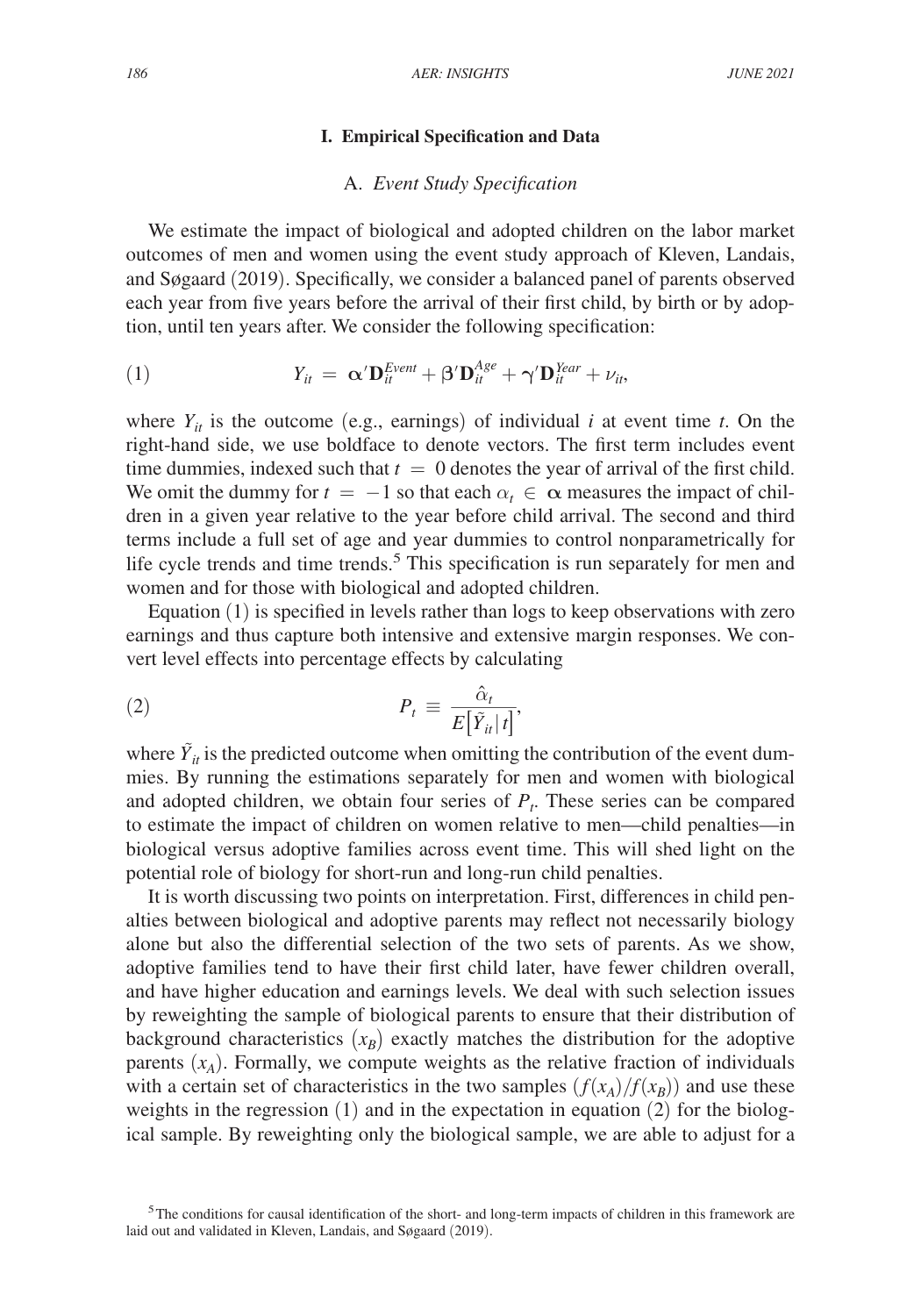potentially rich set of observables while losing power only in the power-abundant biological sample.

Our baseline specification reweights the biological sample to match the distribution of the adoptive sample on the following variables: (i) year of arrival of the first child, (ii) years to arrival of the second child, (iii) the total number of children, (iv) the mother's age at first child, (v) the mother's pre-child education, and (vi) the mother's pre-child earnings. The first three variables (related to the timing and total number of children) ensure that biological and adoptive families experience the same treatment intensity. This is potentially important because, even though the event studies are centered on the arrival of the first child, the longer-run impacts will capture the impact of subsequent children as well. Hence, finding that biological and adoptive families experience similar long-run child penalties would not be very informative if they were treated differently by subsequent children. In robustness checks discussed below, we consider the implications of more parsimonious weighting schemes.<sup>6</sup>

Second, since adopted children do not arrive immediately after birth, there is a difference between event studies centered on child *arrivals* and event studies centered on *childbirths*. Our baseline specification is based on arrivals—the actual "event" for adoptive families—but a specification based on births would have merit as well. In particular, centering on births ensures that biological and adopted children have the same age at each event time, while centering on arrivals implies that adoptees are a little older (about one year older on average) at each event time. We consider specifications based on births in the online Appendix, showing that the long-run child penalties are virtually the same when doing this.

# B. *Data*

Our analysis uses administrative data from Statistics Denmark (DST) covering the full population between 1980 and 2017 (Statistics Denmark 1980–2017a, b, c, d, e, f, g, h). The DST data combine several administrative registers linked at the individual level through personal identification numbers. The data allow us to link individuals to their family members and contain detailed information on earnings, labor supply, education, children, and a range of other variables.

We focus on the impact of foreign adoptions throughout. Domestic adoptions are less common, the children tend to be older at arrival, and the adoptive parents often have a preexisting link to the child (such as a step parent or aunt/uncle). Importantly, the adoption registry of Statistics Denmark only covers the period 1988–2009. Using this data alone would narrow the time window available for our event studies and reduce statistical power. We therefore augment the official records by identifying foreign adoptions outside the 1988–2009 window using information on country of origin and migration history. Specifically, we define foreign adoptees as individuals who fulfill the following conditions: (i) they were

<sup>6</sup>Matching on variables determined after the arrival of the first child (years to second child and the total number of children) may pose threats to identification if these variables respond endogenously to the labor market impacts of the first child. We therefore consider specifications that match only on pre-child outcomes, showing that the estimates are very similar.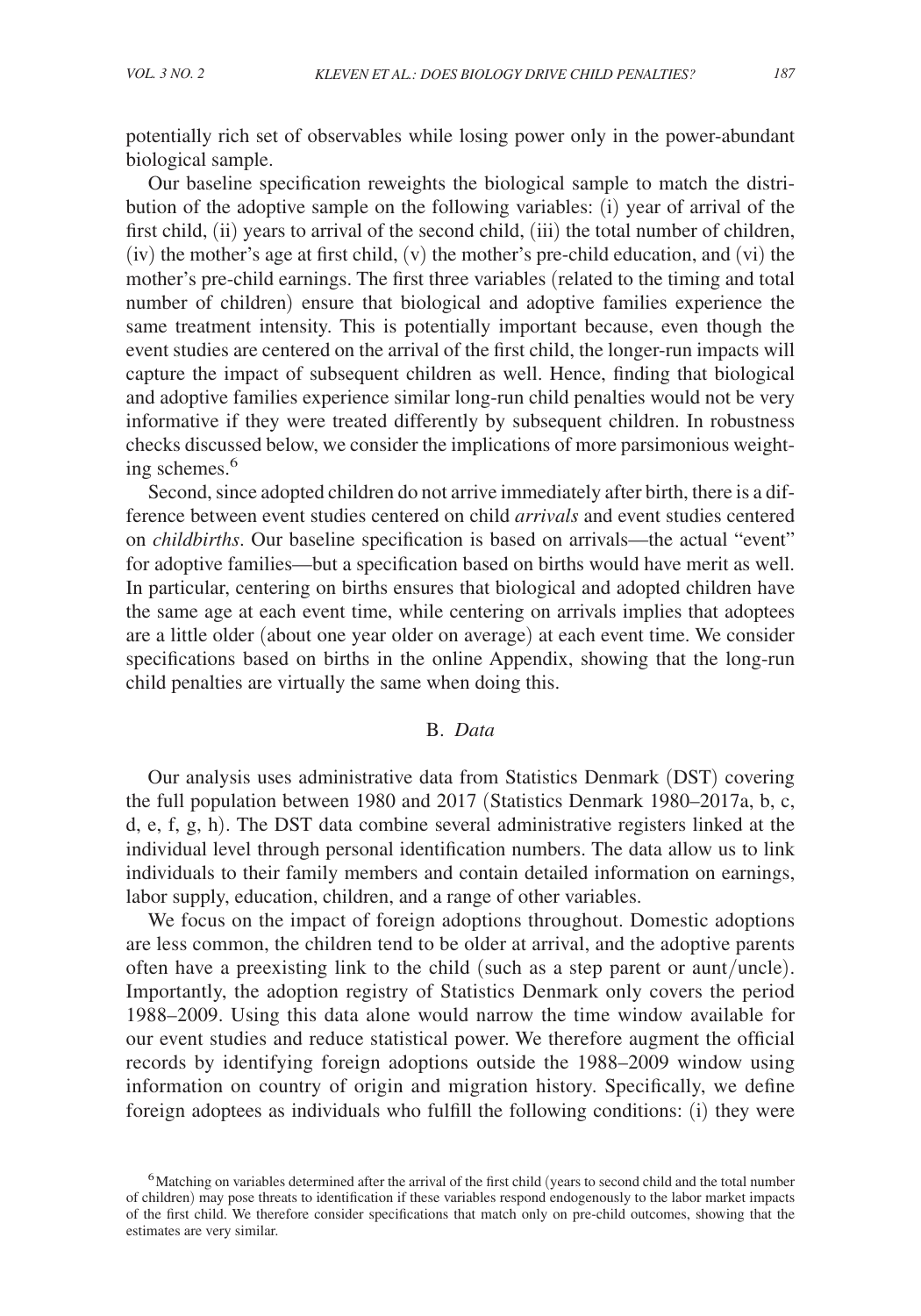born in a nonwestern country, (ii) they have two known parents born in a western country, (iii) both parents had their legal address in Denmark (with no emigration record) at the time the child was born, and (iv) the child has a recorded entry (immigration record) into the Danish Central Person Register after the date of birth.

To validate this procedure, Figure A.I in the online Appendix compares our measure of adoptions to the official records during the time period in which we have both. The figure shows that our measure captures the official numbers almost perfectly. Virtually all of our adoptees are also listed in the official records (no type II errors), and virtually no adoptees in the official records are missed by our measure (no type I errors). We find around 400–600 adoptions per year, corresponding to 16,260 children between 1980–2017. About two-thirds of all foreign adoptees come from Asia, and about 40 percent of the Asian adoptees come from South Korea.<sup>7</sup>

We focus on parents whose first child arrives (by birth or by adoption) between 1985 and 2007, which gives us data for at least five years before and ten years after parenthood in all families. We require that both parents are known and alive and reside in Denmark in each year of the event time window  $(t = -5, \ldots, +10)$ . We impose no restrictions on the relationship status of the parents, including parents who are married, cohabiting, separated, divorced, or have not yet formed a couple in a given year. We also require that all subsequent children are of the same type as the first (adopted or biological) such that we are comparing purely biological to purely adoptive families, and we restrict attention to adoptive children arriving before the age of five. These data restrictions leave us with around 527,000 first births in the biological sample and around 4,600 first arrivals in the adoptive sample.<sup>8</sup>

Our main outcome of interest is annual earnings. This includes income from wages, salaries, and self-employment. We also consider the impact of children on labor force participation, hours worked, and wage rates (earnings/hours worked). Our measures of hours worked and wage rates are based on administrative and third-party reported data from a mandated pension scheme called *Arbejdsmarkedets Tillægspension* (ATP), which requires employers to contribute on behalf of their employees based on individual hours worked.

Table 1 provides descriptive statistics in three samples: adoptive families, biological families, and reweighted biological families. While other studies (e.g., Fagereng, Mogstad, and Rønning 2018) have shown that foreign adoptees are as good as randomly allocated to adoptive families, our table shows that adoptive families are a selected subsample of the population. For example, adoptive parents tend to have their first child later, have fewer children in total, and have higher education and earnings than biological parents. This motivates our reweighting procedure described above. As shown in the table, this procedure ensures that the distribution of adoptive and biological families are balanced on year of first child, years to second child, total number of children, the mother's age at first child, and the mother's pre-child education and earnings levels. The adoptive and reweighted biological samples retain minor discrepancies on some of the matching variables, because we match on binned rather than continuous variables.

<sup>&</sup>lt;sup>7</sup>See Table A.I in the online Appendix.

<sup>&</sup>lt;sup>8</sup> See Table A.II in the online Appendix.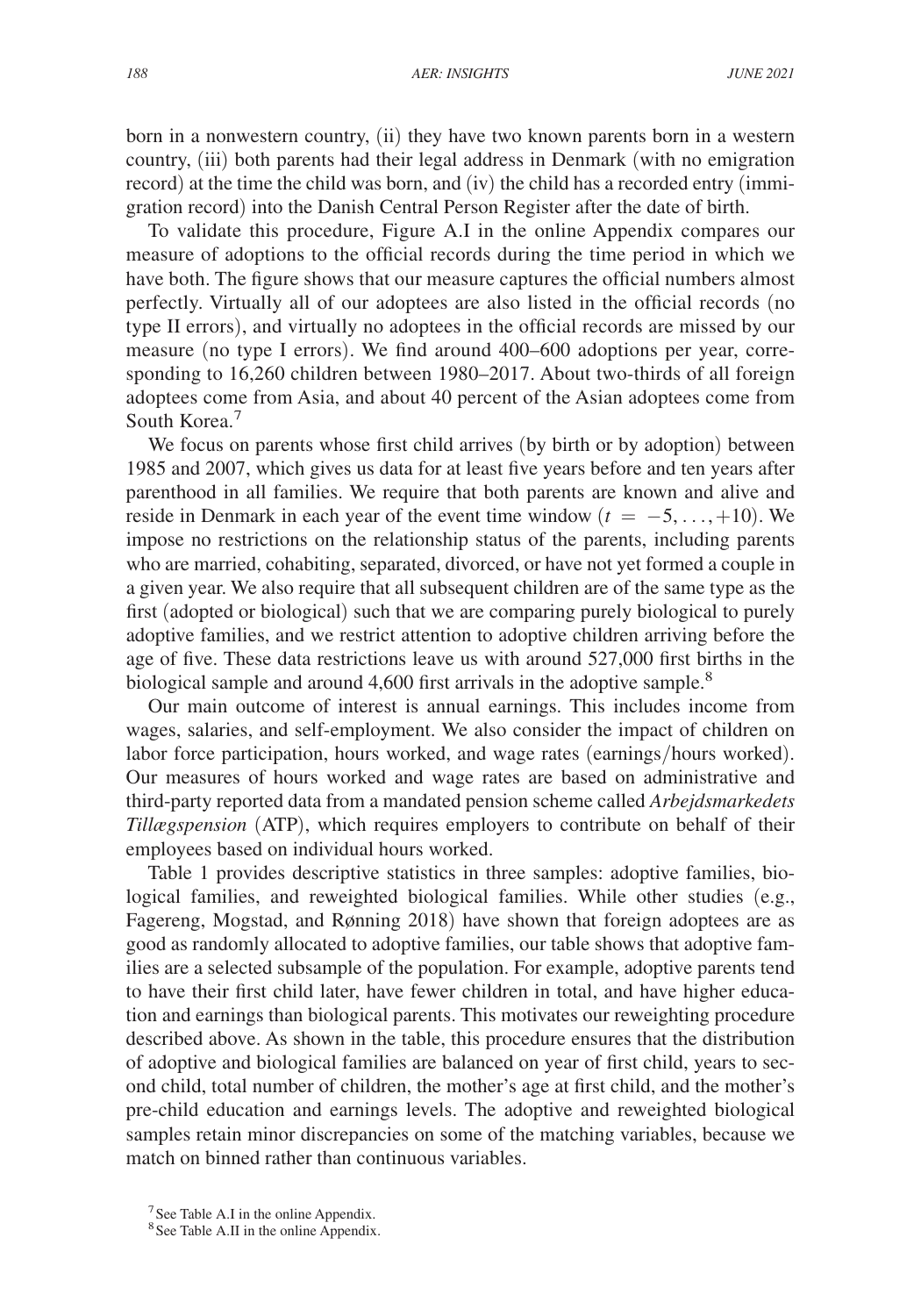|                                                           | Adoptive sample         |                         | Biological sample       |                         |                         | Weighted<br>biological (baseline) |                         |                         |                         |
|-----------------------------------------------------------|-------------------------|-------------------------|-------------------------|-------------------------|-------------------------|-----------------------------------|-------------------------|-------------------------|-------------------------|
|                                                           | P <sub>25</sub>         | Mean                    | P75                     | P <sub>25</sub>         | Mean                    | P75                               | P <sub>25</sub>         | Mean                    | P75                     |
| Year of arrival of<br>first child                         | 1990.00                 | 1995.93                 | 2001.00                 | 1990.00                 | 1996.04                 | 2002.00                           | 1990.00                 | 1995.93                 | 2001.00                 |
| Years to second child                                     | 2.29                    | 3.05                    | 3.75                    | 2.22                    | 3.48                    | 4.10                              | 2.21                    | 3.03                    | 3.79                    |
| Years to third child                                      | 4.38                    | 5.77                    | 7.32                    | 5.13                    | 7.27                    | 8.89                              | 3.68                    | 5.20                    | 6.65                    |
| Total number<br>of children                               | 1.00                    | 1.68                    | 2.00                    | 2.00                    | 2.18                    | 3.00                              | 1.00                    | 1.68                    | 2.00                    |
| Age of first child<br>at arrival                          | 0.38                    | 1.15                    | 1.56                    | 0.00                    | 0.00                    | 0.00                              | 0.00                    | 0.00                    | 0.00                    |
| Mother:                                                   |                         |                         |                         |                         |                         |                                   |                         |                         |                         |
| Age at first child                                        | 32.00                   | 35.46                   | 38.00                   | 25.00                   | 27.51                   | 30.00                             | 32.00                   | 33.61                   | 36.00                   |
| Years of schooling                                        | 13.00                   | 13.64                   | 15.50                   | 12.00                   | 12.58                   | 14.00                             | 13.00                   | 13.67                   | 15.50                   |
| Earnings rank                                             | 73.56                   | 81.19                   | 95.58                   | 24.39                   | 49.45                   | 74.38                             | 73.32                   | 81.04                   | 95.35                   |
| Father:                                                   |                         |                         |                         |                         |                         |                                   |                         |                         |                         |
| Age at first child<br>Years of schooling<br>Earnings rank | 34.00<br>13.00<br>65.64 | 36.93<br>13.61<br>76.36 | 40.00<br>15.50<br>93.59 | 27.00<br>12.00<br>24.53 | 30.19<br>12.52<br>49.59 | 33.00<br>13.00<br>74.54           | 32.00<br>13.00<br>48.01 | 35.28<br>13.34<br>66.94 | 38.00<br>15.50<br>90.22 |

Table 1—Descriptive Statistics

*Notes:* The table shows descriptive statistics in three samples: adoptive families, biological families, and reweighted biological families. The reweighted biological sample matches the distribution of the adoptive sample on the following variables: (i) year of arrival of the first child, (ii) years to arrival of the second child, (iii) the total number of children, (iv) the mother's age at first child (four-year bins capped at 32), (v) the mother's pre-child education (six levels), and (vi) the mother's pre-child earnings (ten deciles). Years of schooling is measured two years prior to the arrival of the first child, while earnings rank is measured using average earnings  $1-5$ years prior to the arrival of the first child (and computed within cells of gender and year of first child). The adoptive and reweighted biological samples retain minor discrepancies on some of the matching variables because we match on binned rather than continuous variables.

#### **II. Results**

### A. *Child Penalties in Biological versus Adoptive Families*

Figure 1 shows the earnings impacts of parenthood on men and women in biological and adoptive families, respectively. Panel A considers all adoptees pooled, while panel B considers adoptees split by their age at arrival. Each dot gives the percentage impact at event time *t* (relative to event time −1) based on the specification in  $(1)$ – $(2)$ . As described above, this specification controls nonparametrically for any underlying life cycle and time trends, and it is implemented on a reweighted biological sample.

Consider first biological families. Relative to the underlying life cycle and time trends, the earnings of men and women evolve in parallel until childbirth and then diverge sharply. Female earnings drop by about 25 percent immediately after childbirth, while male earnings are unaffected. Women recover some of their earnings loss after infant childcare, but they never catch back up to men. The figure shows the implied long-run child penalty, defined as the average difference in the impact of children  $(P_t$  in equation (2)) between men and women across event times 6–10. The long-run child penalty in biological families is equal to 17.0 percent. These findings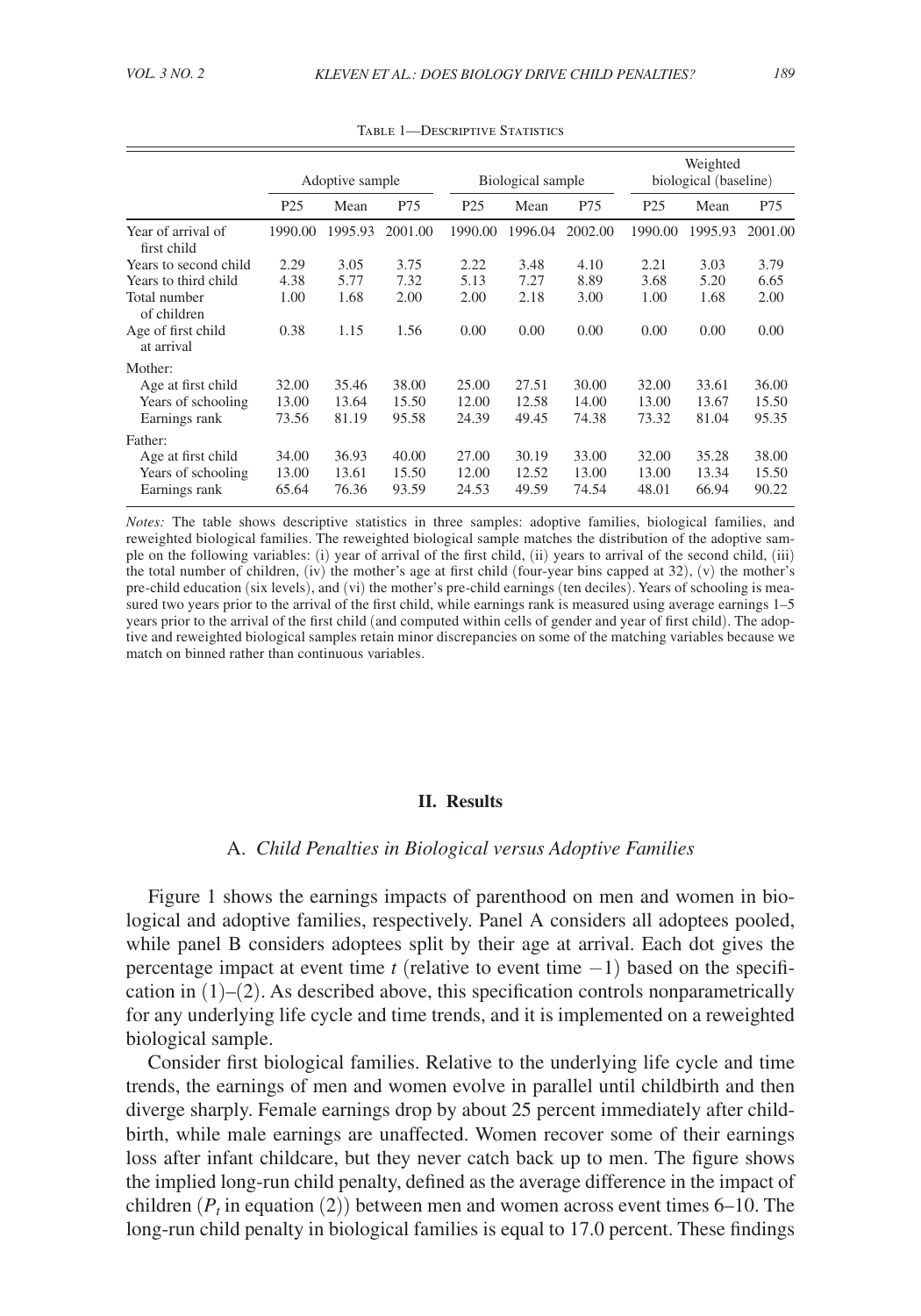





Figure 1. Child Penalties in Biological versus Adoptive Families

*Notes:* The figure shows the impact of children  $(P_t$  defined in equation  $(2)$ ) on the earnings of men and women in biological and adoptive families, respectively. The sample of biological parents is reweighted to match the distribution of the adoptive parents on (i) year of first child, (ii) years to second child, (iii) total number of children, (iv) mother's age at first child, (v) mother's pre-child education, and (vi) mother's pre-child earnings. Panel A pools all adoptees, while panel B splits adoptees by their age at arrival. The long-run child penalty is defined as the average difference in the impact of children between men and women across event times 6–10. Standard errors are bootstrapped (500 replications).

are well known and hold across different countries (Kleven, Landais, and Søgaard 2019; Kleven et al. 2019).<sup>9</sup>

Consider then adoptive families. The main insight from panel A of Figure 1 is that adoptive families are affected by parenthood in much the same way as biological families. The earnings of adoptive parents evolve in parallel before having children

<sup>&</sup>lt;sup>9</sup>The long-run child penalty of 17.0 percent estimated here is slightly smaller than the penalty of 19.4 percent estimated in Kleven, Landais, and Søgaard (2019). This is due to the fact that biological families have been reweighted to match adoptive families.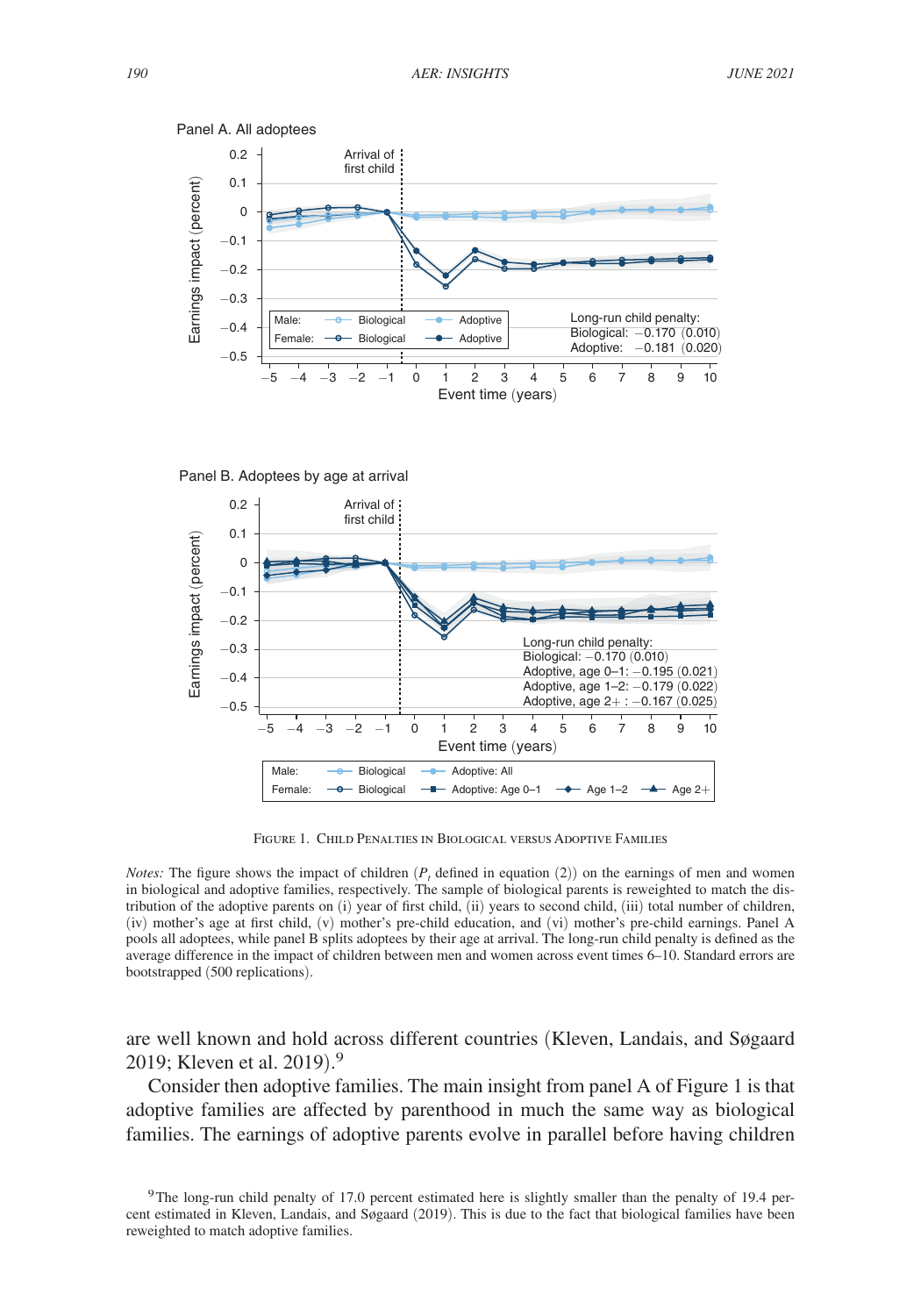and then diverge sharply and persistently after having children. The short-run earnings impacts are somewhat smaller in adoptive families than in biological families, but the long-run impacts are virtually the same. The long-run child penalty on adoptive mothers equals 18.1 percent and is statistically indistinguishable from the penalty of 17.0 percent on biological mothers. That is, even though adoptive mothers are not biologically linked to their children and are unaffected by aspects such as breastfeeding and postpartum health complications, they converge to long-run penalties at least as large as those for biological mothers.

Furthermore, the penalties on adoptive mothers feature little heterogeneity by their child's age at arrival as shown in panel B. The different adoptive subsamples—those with early, intermediate, and late arrivals—line up closely throughout the event study window. Even adoptive mothers whose first child arrives after the age of one (two) experience a long-run penalty of 17.9 percent (16.7 percent), statistically indistinguishable from the penalty of 17.0 percent on biological mothers. In other words, the age of the child is not critical for the labor market impacts, at least not after the initial stage of breastfeeding and infant childcare.<sup>10</sup>

As discussed in Section I, our baseline specification reweights the biological sample to match the adoptive sample in terms of the number and timing of children as well as the mother's education and earnings levels prior to having children. Figure A.III in the online Appendix investigates robustness to alternative weighting schemes. Without any reweighting (panel A), the long-run child penalty is 3.4 percentage points larger in biological families than in adoptive families. Matching the samples on some observables is therefore important for the conclusion that biology does not affect long-run penalties. Reweighting only on pre-birth variables (panel B) avoids any concerns about the potential endogeneity of fertility decisions made after the first child. Reassuringly, this specification yields very similar results as the baseline specification (repeated in panel C of the figure).<sup>11</sup>

## B. *Anatomy of Child Penalties*

In this section we investigate the anatomy of the large and persistent earnings impacts of both biological and adopted children. Figure 2 presents event studies of the three underlying earnings determinants: hours worked conditional on working (panel A), the labor force participation rate (panel B), and the wage rate (panel C).

For hours worked and the wage rate, we find virtually identical child penalties in biological and adoptive families throughout the event study window. The long-run hours penalty is about 7 percent, and the wage rate penalty is about 10 percent in both family types. The participation penalty, on the other hand, is larger in biological

 $10$ In Figure A.II in the online Appendix, we replicate the analysis presented here when centering on childbirths instead of child arrivals. In this case, the short-run differences between biological and adoptive families are larger due to the delayed arrival of adoptees. When splitting adoptees by their age at arrival, the short-run impacts are staggered across ages as one would expect. Despite these short-run differences, however, the long-run impacts on biological and adoptive families are still very similar (and they are similar to those estimated when centering the analysis on arrivals in Figure 1).

 $11$  All of the matching variables that we retain in the more parsimonious specification in panel B (year of first child, mother's age at first child, and mother's pre-child education and earnings) do matter for our conclusions. For example, if we do not match on pre-child education and earnings, the short-run differences between biological and adoptive mothers become larger, and there are some long-run differences as well.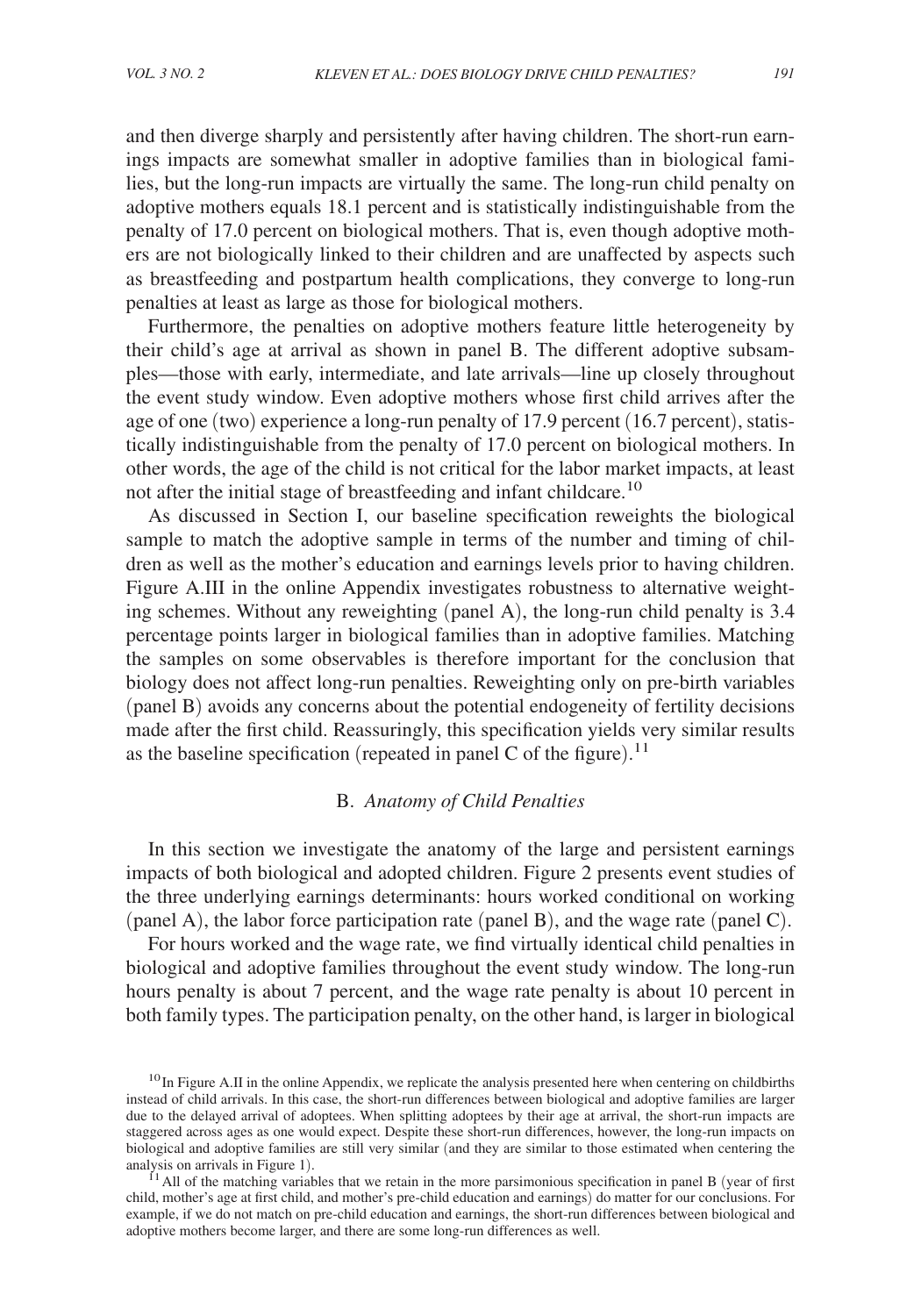





Figure 2. Anatomy of Child Penalties

*Notes:* The figure shows the impact of children  $(P_t$  defined in equation (2)) on the underlying determinants of earnings for men and women in biological and adoptive families, respectively. Panel A shows the impact on hours worked (conditional on working) using our ATP hours measure. Panel B shows the impact on participation (positive ATP hours). Panel C shows the impact on the wage rate (conditional on working), computed as annual earnings divided by annual ATP hours. We winsorize wage rates at 0 and the ninety-ninth percentile to deal with measurement error due to the fact that some workers (in particular, the self-employed) may have large positive or negative earnings with very small ATP hours. The figure is otherwise constructed as panel A of Figure 1, and the sample of biological parents is reweighted in the same way. Standard errors are bootstrapped (500 replications).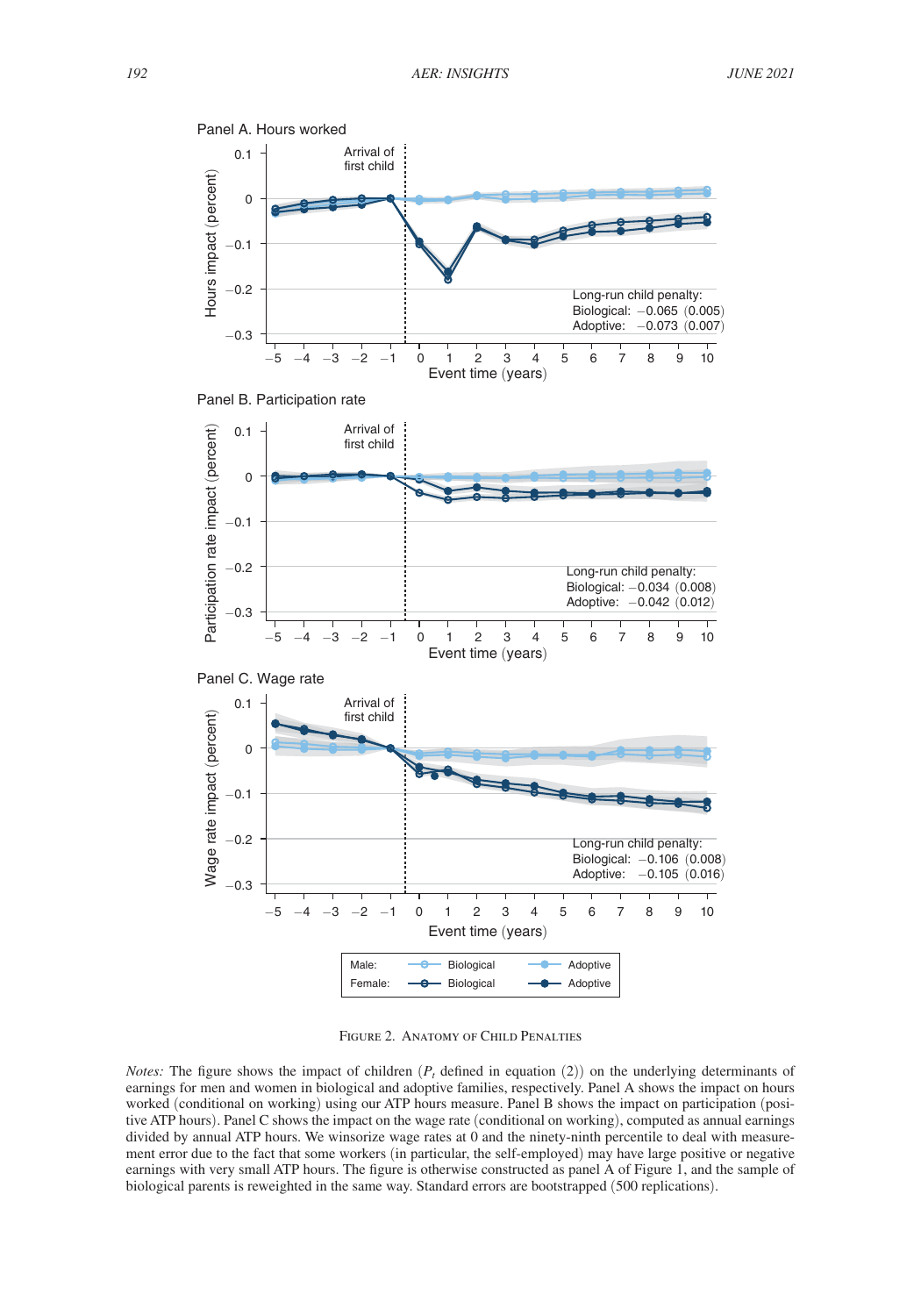|                                         | Earnings | Hours    | Participation | Wage rate |
|-----------------------------------------|----------|----------|---------------|-----------|
| Panel A. Short run (event times $0-5$ ) |          |          |               |           |
| <b>Biological</b>                       | $-0.190$ | $-0.106$ | $-0.042$      | $-0.067$  |
|                                         | (0.005)  | (0.003)  | (0.004)       | (0.004)   |
| Adoptive                                | $-0.153$ | $-0.098$ | $-0.028$      | $-0.053$  |
|                                         | (0.008)  | (0.004)  | (0.006)       | (0.008)   |
| Difference                              | 0.037    | 0.007    | 0.014         | 0.014     |
|                                         | (0.009)  | (0.005)  | (0.007)       | (0.009)   |
| Panel B. Long run (event times 6-10)    |          |          |               |           |
| <b>Biological</b>                       | $-0.170$ | $-0.065$ | $-0.034$      | $-0.106$  |
|                                         | (0.010)  | (0.005)  | (0.008)       | (0.008)   |
| Adoptive                                | $-0.181$ | $-0.073$ | $-0.042$      | $-0.105$  |
|                                         | (0.020)  | (0.007)  | (0.012)       | (0.016)   |
| Difference                              | $-0.011$ | $-0.008$ | $-0.008$      | 0.001     |
|                                         | (0.022)  | (0.009)  | (0.013)       | (0.018)   |

Table 2—Child Penalties in Biological versus Adoptive Families

*Notes:* The table shows estimates of child penalties in biological and adoptive families for different labor market outcomes (earnings, hours, participation, and wage rates). Child penalties are defined as the impact of children for women relative to men  $(P_t^{women} - P_t^{men})$ , where  $P_t$  is defined in equation 2). Panel A shows short-run penalties (an average across event times 0–5), while panel B shows long-run penalties (an average across event times  $6-10$ ). Standard errors are bootstrapped (500 replications).

families than in adoptive families during the initial years of parenthood. But the two family types converge to the same level over time, a long-run participation penalty of around 3–4 percent. Taken together, these findings imply that the short-lived differences in earnings penalties documented in the previous section can be explained by differences in extensive margin responses that last for three to four years and then dissipate. The short-run differences in extensive margin responses are likely driven by the larger need for maternity leave among biological mothers due to aspects like breastfeeding and health complications.

Table 2 summarizes the graphical results presented so far. The table shows estimates of child penalties in different labor market outcomes (earnings, hours, participation, and wage rates) in biological and adoptive families. Panel A focuses on the short run (event times 0–5), while panel B focuses on the long run (event times 6–10). The short-run earnings penalty is 3.7 percentage points larger in biological families than in adoptive families, and this difference is statistically significant. Looking at the underlying drivers of the difference in earnings impacts, only the difference in participation impacts is statistically significant. Turning to the long run, the differences in child penalties between biological and adoptive mothers are small and statistically insignificant for all four outcomes. The differences are precisely estimated, allowing us to rule out any economically significant impact of biology on observed child penalties.

### C. *Heterogeneity in Child Penalties by Comparative Advantage*

A classic explanation for the large and persistent child penalties on women focuses on specialization based on comparative advantage: women have a comparative advantage in childcare, while men have a comparative advantage in market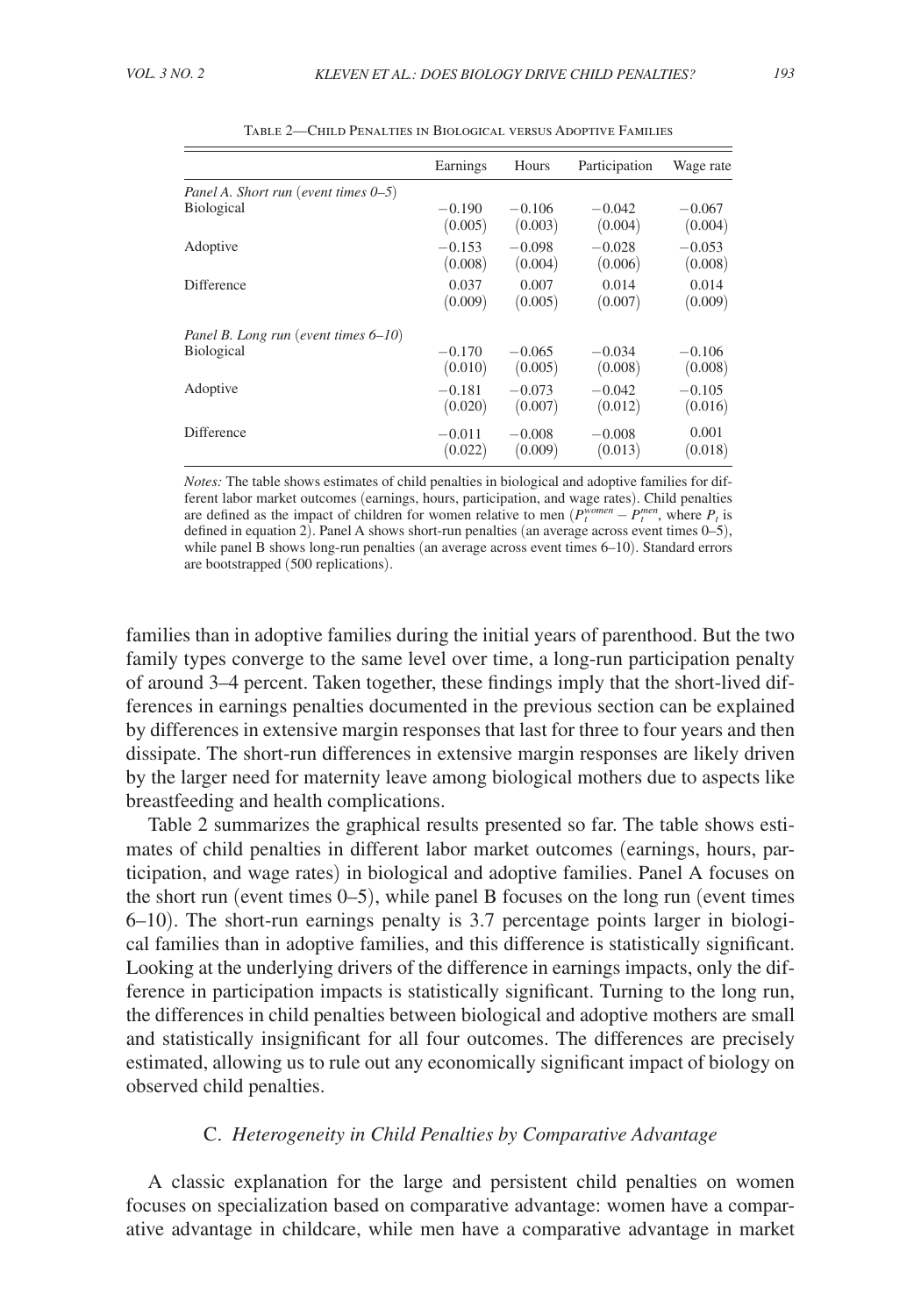work. Our results have implications for this interpretation. The most obvious reason why women would have a comparative advantage in childcare is based on the biological link between mother and child. The fact that only women can bear children and breastfeed almost certainly gives them a comparative advantage in the early stages of parenthood, and it may give rise to longer-lasting comparative advantage due to changes in earnings capacity and preferences. The absence of persistent differences in child penalties between biological and adoptive mothers runs counter to these ideas. However, it is possible that comparative advantage *is* important but that the source of comparative advantage studied here (the biological link between mother and child) is short-lived while other sources of comparative advantage are longer-lived. To investigate this point, this section presents evidence on heterogeneity in child penalties by comparative advantage.

Studying the role of comparative advantage requires a measure of male and female earnings capacity within families. To avoid endogeneity of measured earnings capacity to children, one strategy would be to divide the sample by observed earnings prior to the arrival of children. However, selecting subsamples based on pre-child earnings may create problems with mean reversion: if earnings consist of both permanent and transitory income components, we would be splitting the sample partly by transitory income shocks rather than by comparative advantage alone. To avoid such problems, we use potential earnings rather than actual earnings to measure comparative advantage.

We estimate potential earnings based on Mincer regressions of earnings on education level and experience within cells of education field. Dividing the sample into 140 different education fields (such as "physics" or "acting"), we run the following regression within each field:

(3) 
$$
\ln Y_{is} = \alpha E du_{is} + \beta_1 Exp_{is} + \beta_2 Exp_{is}^2 + \gamma Year_s + \nu_{is},
$$

where  $Y_{i_S}$  is earnings of individual *i* in year *s*,  $Edu_{i_S}$  is a set of education dummies (six levels from elementary school to PhD), *Expis* is experience (years since graduation), and *Year<sup>s</sup>* is a set of year dummies. These regressions are run on the sample of men alone (as they are unaffected by children) using the estimated coefficients to predict potential earnings for both men and women. We then split the sample by relative female earnings potential within families prior to the arrival of the first child (at event time  $-1$ ).

The results are shown in Figure 3. The figure shows earnings impacts in both biological and adoptive families, split by relative female earnings potential. Panel A compares families below and above the median of the distribution of relative female earnings potential, while panel B compares families in the bottom and top quartiles of that distribution. The difference in comparative advantage is sizable in these sample cuts: women in the top quartile (half) of relative female earnings potential contribute 61 percent (56 percent) of the total household earnings potential, whereas women in the bottom quartile (half) contribute only 38 percent (42 percent). If comparative advantage matters, we should see larger child penalties in families where the woman's relative earnings potential is lower. Instead we see that child penalties are unrelated to our proxy for comparative advantage: the long-run child penalties are very similar for low-earning and high-earning mothers, and this holds in both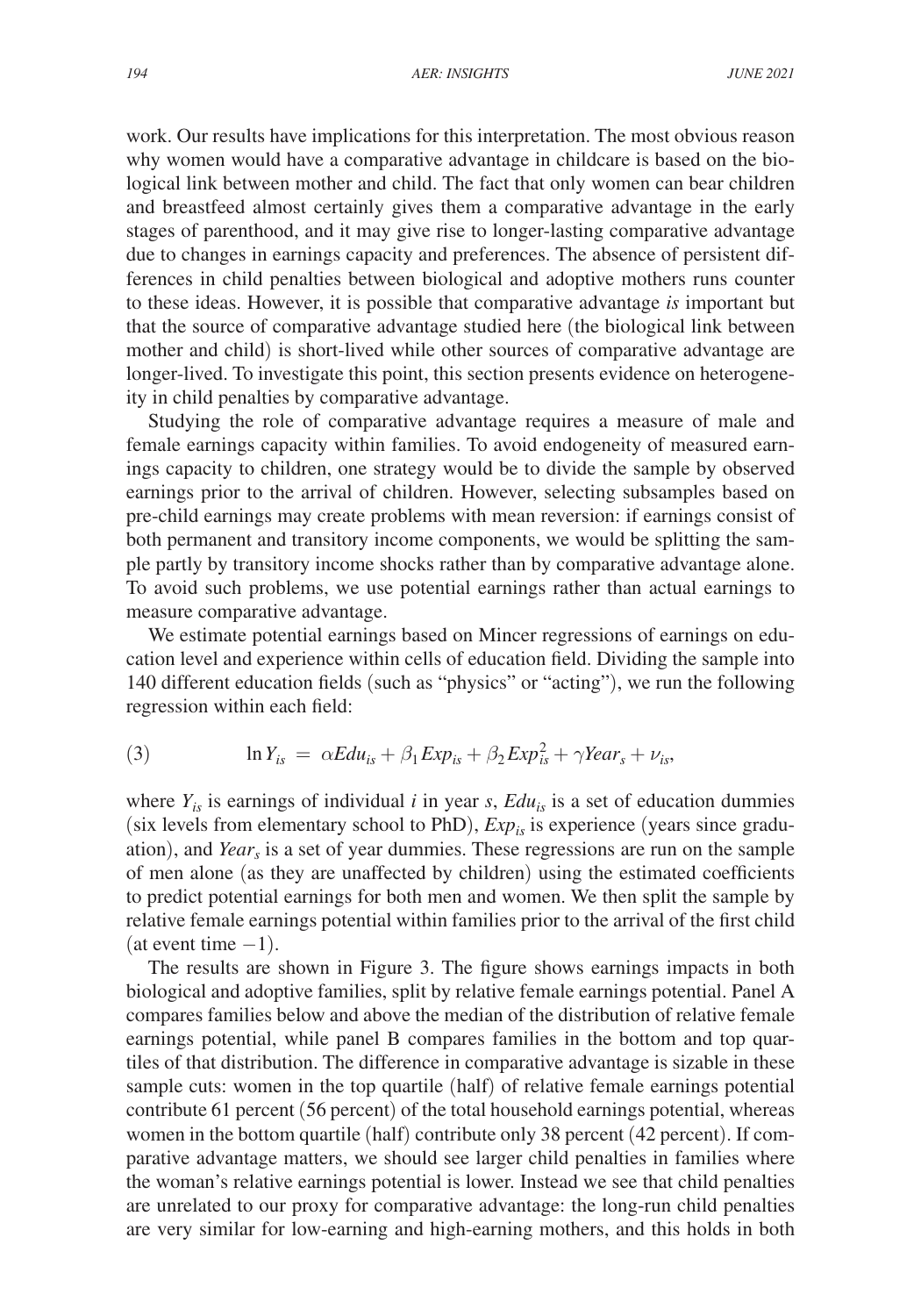







Figure 3. Child Penalties by Relative Female Earnings Potential

*Notes:* The figure is constructed in the same way as Figure 1 and shows the earnings impact of children on men and women in biological and adoptive families, respectively. To investigate the role of comparative advantage, the sample of women is split by relative female earnings potential within families prior to the arrival of children (at event time −1). The earnings potential of women and men is estimated based on Mincer regressions of earnings on education level and experience within cells of education field (as specified in equation (3)). Panel A compares women below and above the median of the distribution of relative female earnings potential, while panel B compares women in the bottom and top quartiles of that distribution. These splits are done separately for biological and adoptive mothers, but the distributions of relative female earnings potential are very similar for the two samples. Standard errors are bootstrapped (500 replications).

biological and adoptive families.<sup>12</sup> This suggests against the importance of the comparative advantage channel and is consistent with our main finding that biology has no effect on child penalties.

 $12$  Figure A.IV in the online Appendix shows that this finding is robust to alternative measures of relative female earnings potential, including measures that are more forward looking.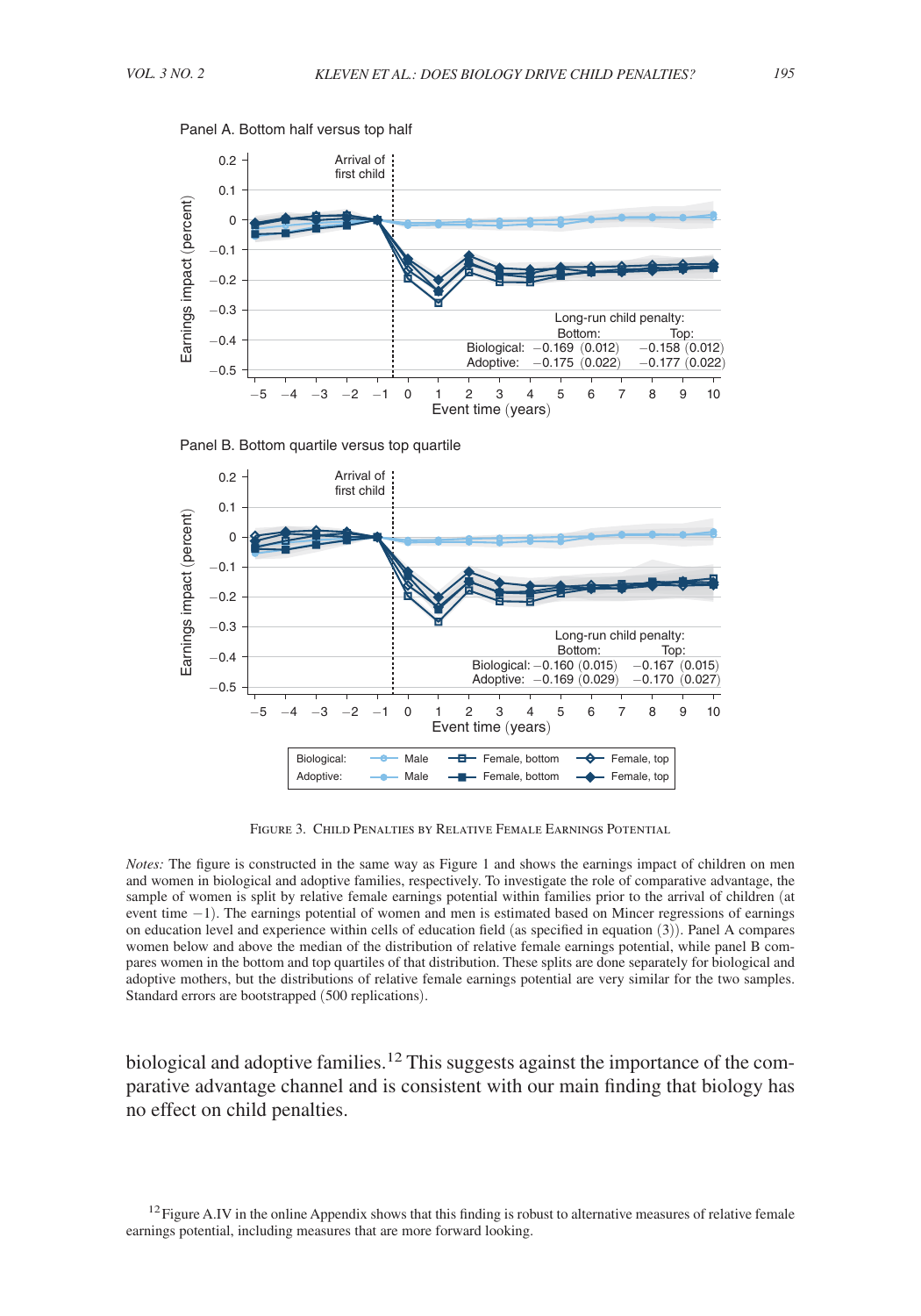### **III. Conclusion**

A recent literature documents large child penalties in female labor market outcomes, showing that these penalties can explain most of the remaining gender inequality in developed countries (see e.g., Kleven, Landais, and Søgaard 2019; Kleven et al. 2019). In this paper, we ask why the impacts of children are so large and gendered, focusing on traditional explanations rooted in biology and comparative advantage. Using Danish administrative data, we provide compelling event study evidence on child penalties in biological and adoptive families. Despite the existence of short-run differences in the child penalties of these two family types, they converge to the same penalty in the long run. This is true for earnings as well as for its underlying determinants.

Our findings provide evidence against the importance of biological links between mother and child for explaining child penalties. Moreover, since these biological links represent some of the most obvious sources of comparative advantage, they provide evidence against classic specialization stories. We provide further evidence on comparative advantage, showing that child penalties are unrelated to the relative earnings potential within families in both biological and adoptive families. Overall, this paper suggests that child-related gender inequality (i.e., most remaining gender inequality) cannot be understood through the lens of biology and incentive-based specialization, pushing toward a greater focus on preference formation, social norms, and culture.

#### REFERENCES

- **Andresen, Martin Eckhoff, and Emily Nix.** 2019. "What Causes the Child Penalty? Evidence from Same Sex Couples and Policy Reforms." Statistics Norway Research Department Discussion Paper 902.
- **Angelov, Nikolay, Per Johansson, and Erica Lindahl.** 2016. "Parenthood and the Gender Gap in Pay." *Journal of Labor Economics* 34 (3): 545–79.
- **Baron-Cohen, Simon.** 2005. "The Essential Difference: The Male and Female Brain." *Phi Kappa Phi Forum* 85 (1): 23–26.
- **Bertrand, Marianne.** 2011. "New Perspectives on Gender." In *Handbook of Labor Economics*, Vol. 4B, edited by David Card and Orley Ashenfelter, 1543–90. Amsterdam: North-Holland.
- **Bertrand, Marianne, Claudia Goldin, and Lawrence F. Katz.** 2010. "Dynamics of the Gender Gap for Young Professionals in the Financial and Corporate Sectors." *American Economic Journal: Applied Economics* 2 (3): 228–55.
- **Dahl, Gordon B., Katrine V. Løken, Magne Mogstad, and Kari Vea Salvanes.** 2016. "What Is the Case for Paid Maternity Leave?" *Review of Economics and Statistics* 98 (4): 655–70.
- **Fagereng, Andreas, Magne Mogstad, and Marte Rønning.** 2018. "Why Do Wealthy Parents Have Wealthy Children?" Becker Friedman Institute Ronzetti Initiative for the Study of Labor Markets Working Paper 2019-22.
- **Feldman, Ruth, Aron Weller, Orna Zagoory-Sharon, and Ari Levine.** 2007. "Evidence for a Neuroendocrinological Foundation of Human Affiliation: Plasma Oxytocin Levels across Pregnancy and the Postpartum Period Predict Mother-Infant Bonding." *Psychological Science* 18 (11): 965–70.
- **Hoekzema, Elseline, Erika Barba-Müller, Cristina Pozzobon, Marisol Picado, Florencio Lucco, David García-García, Juan Carlos Soliva, et al.** 2017. "Pregnancy Leads to Long-Lasting Changes in Human Brain Structure." *Nature Neuroscience* 20 (2): 287–96.
- **Kleven, Henrik, and Camille Landais.** 2017. "Gender Inequality and Economic Development: Fertility, Education and Norms." *Economica* 84 (334): 180–209.
- **Kleven, Henrik, Camille Landais, Johanna Posch, Andreas Steinhauer, and Josef Zweimüller.** 2019. "Child Penalties across Countries: Evidence and Explanations." *AEA Papers and Proceedings* 109: 122–26.